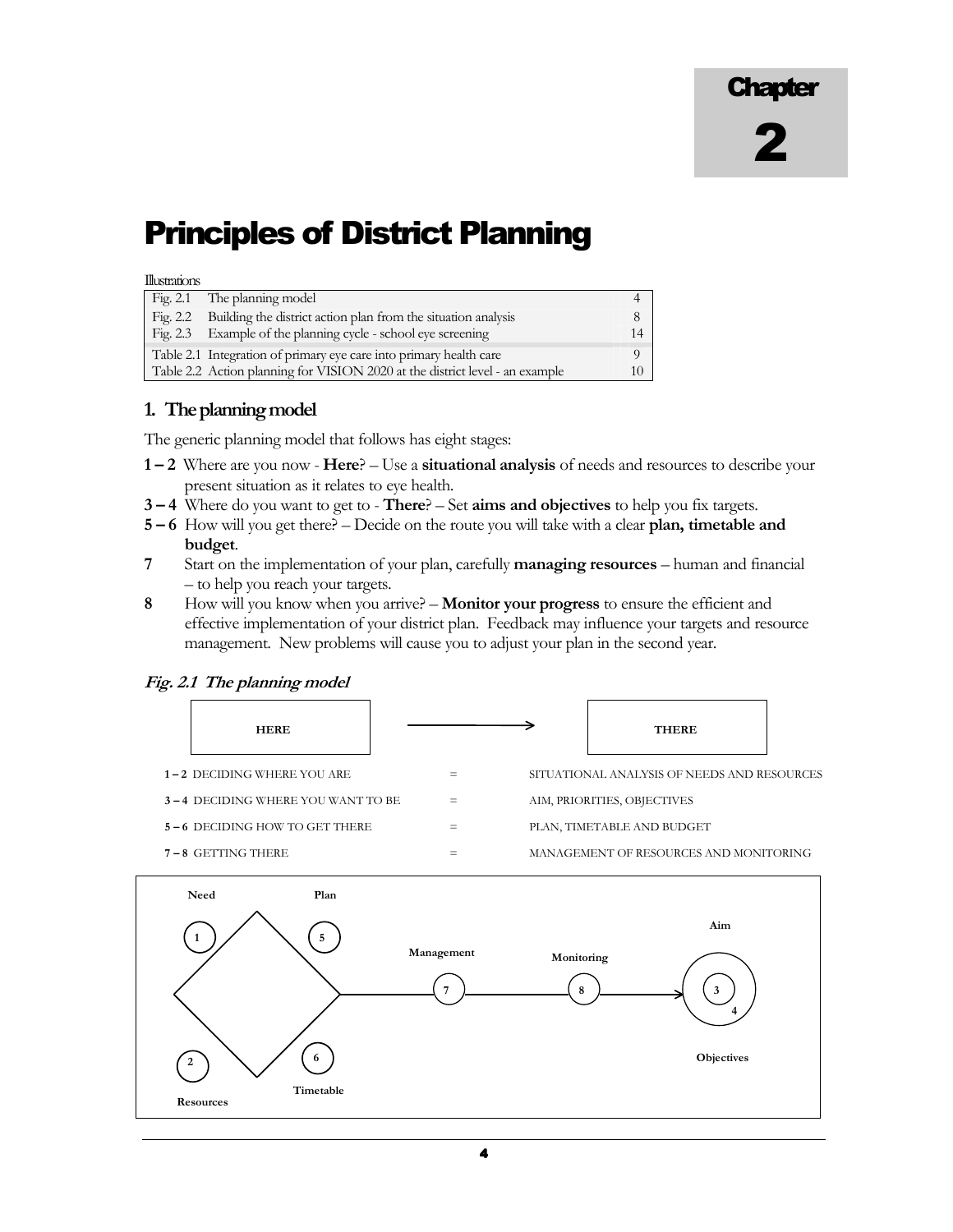# 2. Assessing needs

The **NEED** is the gap between the present situation and where you want to reach.

A NEEDS ASSESSMENT will help you to define that need.

To define NEED, you should collect information on:

- Population number, density, growth rate, gender, age structure, and distribution in relation to the local geography, cultural and religious norms
- Population indices economic groups, socio-cultural variations, levels of literacy and health problems such as under-5 mortality rates, and measles coverage

This data may be obtained from a local or national census office, the planning unit of the ministries of health or education, or from internet sites giving national population data.

• Eye diseases and blindness – estimates of (1) the prevalence and incidence of blindness and low vision in the district based on appropriate levels of visual acuity; (2) the main causes of preventable/treatable blindness and their magnitude.

This data may be available through (1) population-based blindness surveys (best option); (2) rapid assessment techniques used for example in cataract, trachoma and onchocerciasis programmes; (3) extrapolation from disease patterns measured elsewhere but in a similar environment; (4) estimation of magnitude from a reference table or a world blindness prevalence map (the least desirable option).

Detailed maps of the area will be needed.

It is important that all the data collected and generated to help define the need is taken into account.

In brief - it is necessary to identify the size of the problem, the people most affected and their location.

## 3. Assessing resources

RESOURCES are the personnel, infrastructure and funds available to tackle the need that has been identified. Questions that should be answered in your assessment include:

- What are the past and present eye care services and their outputs in the district? Collect data related to activities for the prevention and control of blindness over the last five years. Examples will include annual unit totals for: admissions, outpatients, cataract operations, cataract surgeons, IOL implants, surgical outcomes, spectacle provision, and low-vision care. Further data will relate to other key diseases such as trachoma or onchocerciasis. Indicators such as cataract surgical rate (showing output) and cataract surgical coverage (indicating effectiveness) should be calculated. Operations per surgeon, per eye unit and per bed will help to measure the efficiency of the eye care service in the district.
- How developed and functional are the outreach services? What are the barriers to access? Do screening and referral outputs meet intended targets?
- What human resources in different service categories are available at primary, secondary and tertiary levels of care? How does this compare with WHO recommendations? Are there problems of distribution, recruitment, career structure and retention? What training facilities exist for each category of worker?
- What is the involvement of the **community** in district health care with regard to planning and implementation? How is this encouraged? What training and support are available? What constraints hinder social mobilisation?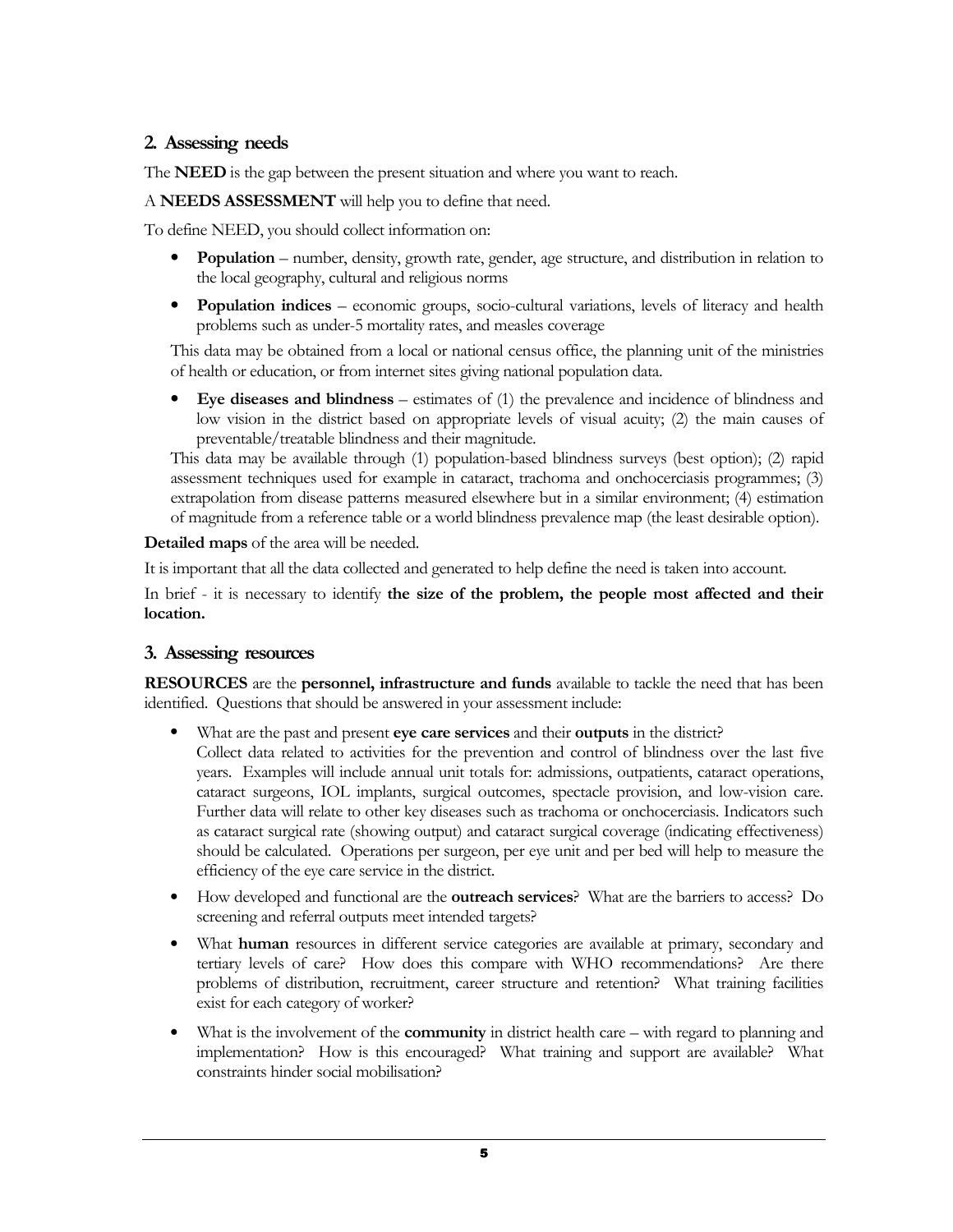- What **infrastructure** buildings, equipment and consumables serves this district? How dependable is it in terms of availability and condition? What is the shortfall in relation to recommendations? Is there wastage with regard to the recommended norms for usage? Are there seasonal variations? What provision exists for standardisation, bulk purchasing, the use of appropriate technology and for repair and maintenance?
- What are the responsibilities of each group in the existing management system? How does this system determine and implement policy, particularly with regard to resource utilisation? What data is collected and how is it communicated? What emphasis is placed on increasing output while ensuring quality of outcome?
- What constraints are there on optimum resource use and service delivery? Consider human resources, infrastructure and management in your assessment of constraints. How can they be overcome?
- What provision is made in the district **budget** for eye care and blindness prevention? Is the eye care programme integrated horizontally into district health services? What other sources of funding are available?

A review by the district planning committee of the surveyed 'Needs and Resources' completes the SITUATION ANALYSIS for your district. Constraints and possible solutions should be considered at the review meeting in preparation for agreeing aims, objectives and strategies for the DISTRICT VISION 2020 **PLAN**. The underlying purpose of the review is to optimize the use of existing resources and to plan for their development through costeffective procedures.

District involvement in this discussion should bring local ownership to the outcomes and also ensure that the eventual plan is tailored to the district's specific needs.

The review meeting will:

- 1. agree a norm for the average workload for each category of worker for each disease intervention, dividing the available human resources by the estimated magnitude of blindness;
- 2. estimate the average output per eye care staff member per disease intervention, noting underachievement

levels, contributory constraints, and proposing remedies;

- 3. analyse variations, both across the district and month by month, to establish patterns of resource use and suggest ways of promoting greater efficiency;
- 4. calculate and evaluate the present and required output for facilities and equipment against present workload, indicating shortfalls, noting constraints and proposing remedies.

Annual questionnaires should be administered to update the assessment of human resources, infrastructure and equipment, and to update the indicators of service productivity and resource usage, noting changes in constraints.

For both human resources and infrastructure, this review will highlight the objectives needed in the District Plan - to increase output while securing quality of outcomes, giving priority as necessary to resource expansion and improved efficiency in usage. Seasonal variation as well as inconsistencies across the district will also guide the findings and decisions of this review.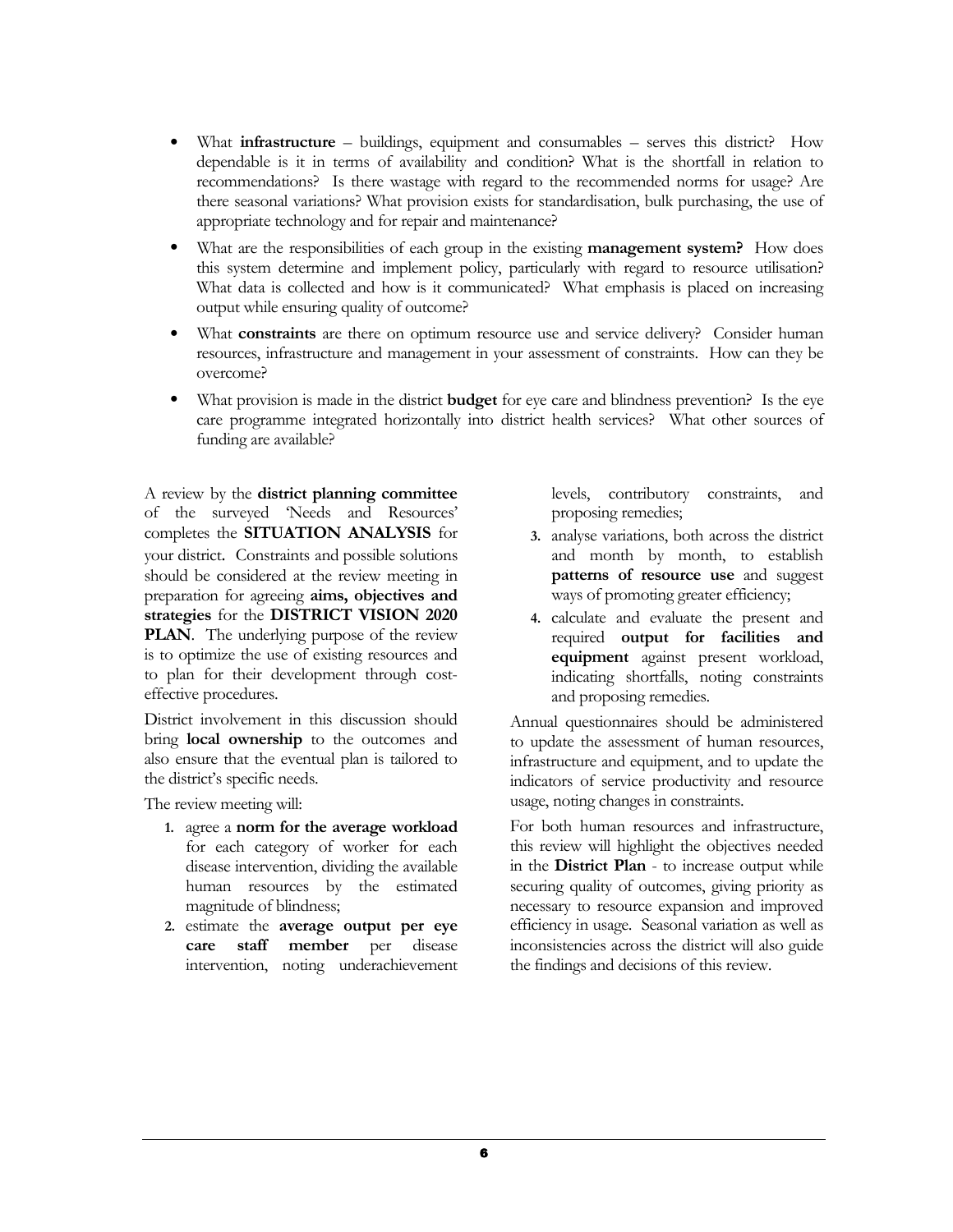# 4. Defining the aim

The AIM for the district programme will help you to define where you want to be. The aim and objectives should be agreed by all parties on the planning committee at the start. It should be expected that this process will evolve. Wider experience and contact with the problems in the field will bring changing insights and require planning revision during the implementation of the programme.

All parties involved in health care should contribute to the design of the district VISION 2020 programme. These will include: - Health care workers – government, private and NGO

Local administrators

# School teachers

# Local volunteers

As well as securing an agreed programme, this team concept will help to give ownership, avoid duplication, increase efficiency, and therefore optimise the use of scarce resources.

The **Planning** process should recognise the need to:

- work to national guidelines as set out in the National VISION 2020 5-Year Plan
- appreciate the resource limitations shown by your situation analysis and be realistic in ambition, prioritizing one need at a time and the easiest first
- select disease and location priorities carefully, heeding the distribution of need, the availability of resources, and the advantage of securing early positive community reactions to the benefit of the ongoing programme. The key component here is the bridging strategy linking the communities in need to the hospital clinical services – concentrating on what can be achieved with a particular disease intervention in an accessible part of the district, rather than setting objectives that will require substantial additional resources. Later amendments can spread the programme to include other areas and diseases.

In addition to the VISION 2020 components necessary to achieve cost-effective disease interventions (as shown in Fig. 1.1), there are four broad themes that should be central to the design of your district programme. These can be summarized as I SEE – Integrated, Sustainable, Equitable and Excellent.

- The VISION 2020 approach to community eye care should be **integrated** into district health care services – characterised by wide access, community participation and health promotion.
- Eye care services should be long term and sustainable with regard both to financial and personnel resources and to the assurance of continuing demand. External help may be needed to secure this goal in poorer areas.
- Services should be **equitable** available to both genders and across all of society not just the better off or those in urban areas - but difficult to achieve with an uneven distribution of resources.
- Care, clinical and non-clinical, should be **excellent** for all to ensure that trust is created, community support is fostered and patients use the services.

The district programme, working to the above guidelines, should combine strategies to achieve comprehensive eye care, demonstrating the four components, given on page 3:

- Promotion of eye health
- Prevention of eye disease
- Curative intervention
- Rehabilitation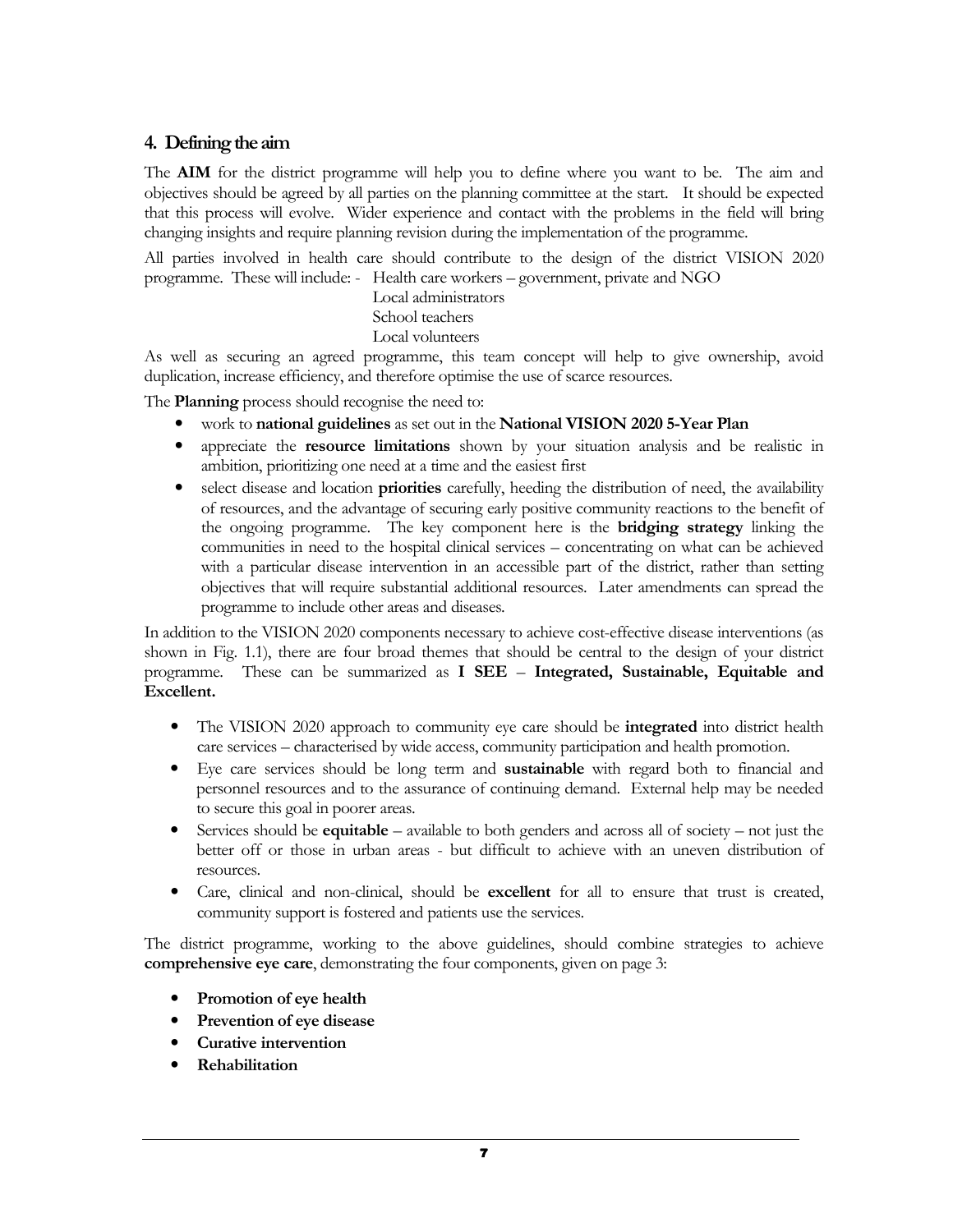The process of constructing the **district programme** at the planning meeting is summarised in Fig. 2.2. The steps are to:

- 1. Decide the objectives that should be specific, measurable, achievable, realistic, and time-bound.
- 2. Define the priorities in the context of need and present resources.
- 3. Agree prioritised strategies with set targets that can be monitored to show progress with the objectives.
- 4. Define the action plan of activities and linked sub-activities.

#### Fig. 2.2 Building the district action plan from the situation analysis (pages 8-11)



WHO/IAPB Tool Kit – Developing an Action Plan for VISION 2020

A Gantt Chart is a table of project tasks with a bar chart graphically showing the project schedule, depicting progress through time and enabling both tracking and planning to be maintained (see Appendix AP8.)

## 5. Specifying objectives

OBJECTIVES for the district VISION 2020 programme are designed to overcome constraints that have been identified in the situation analysis. These objectives:

- may relate to human resource development, infrastructure development and disease control interventions selected from the five VISION 2020 targeted causes of blindness
- will be achieved through broad activities and narrower sub-activities forming a strategy to implement the change
- will be directed at precise targets, that have a given completion date and that are measurable as monitoring indicators
- are realistic in the time frame and in the wider resource environment.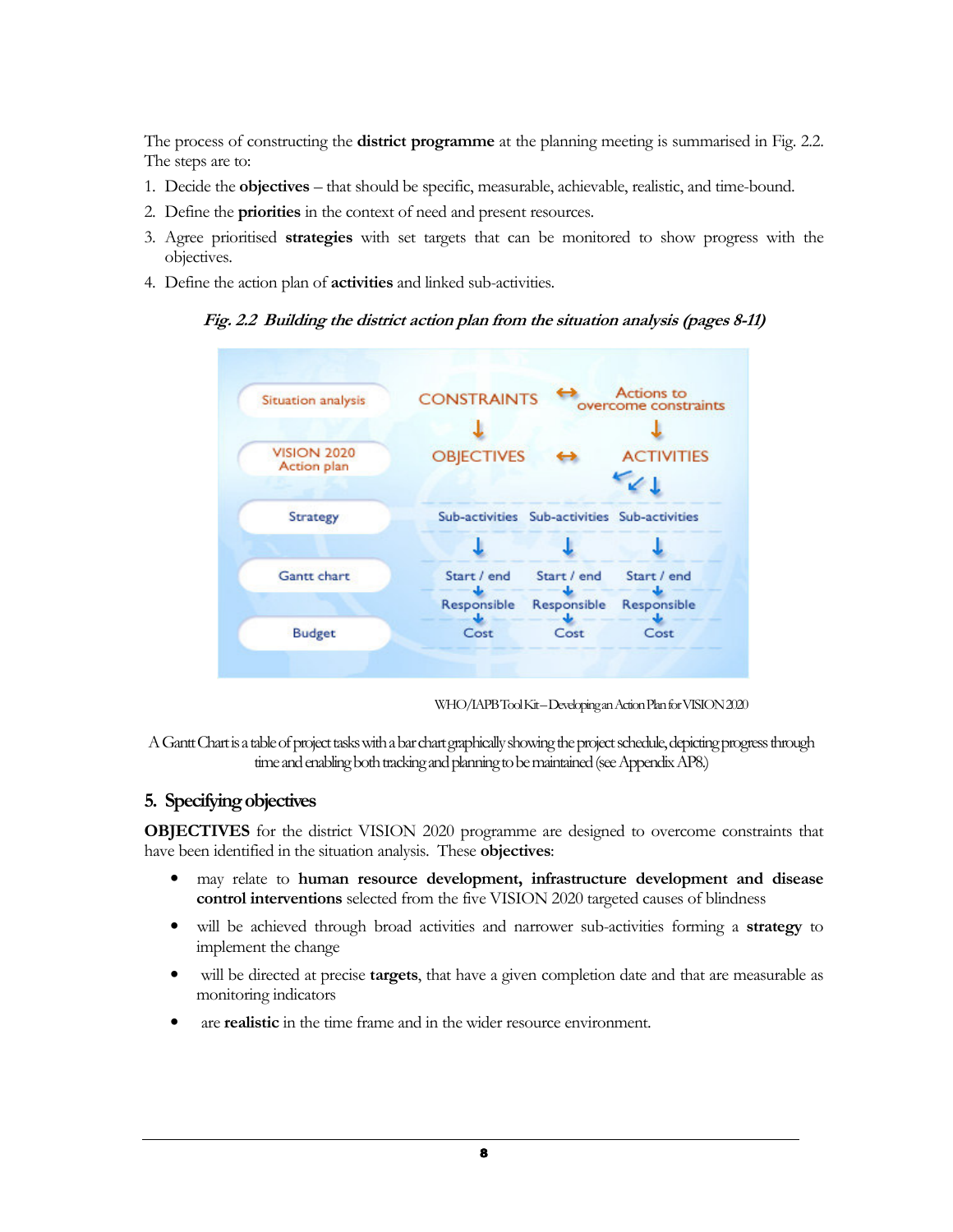# 6. Defining priorities and strategies

Selection of objectives and strategies may have to be selective in identifying the constraints to be tackled in the early stages of the programme. PRIORITIES will have to be agreed by the planning committee and will be guided by such variables as:

- size of health impact in relation to resource demand
- visibility of improved service to enhance public support and patient uptake
- long term service sustainability with regard to people and funds, involving inbuilt planning for cost-saving, income generation and optimisation of resource usage
- degree of community participation
- clear integration of manageable monitoring and evaluation procedures
- emphasis on the improvement of management skills
- ease of integration with the primary health care system (see Table 2.1).

Primary health care (PHC), as formulated by the Alma-Ata Declaration (Sept. 1978) and endorsed by WHO, is a multi-sectored approach to improving health. The close links between primary eye care and PHC can be seen from the list of the main PHC activities shown in the Table 2.1.

| Primary health care                              | Primary eye care                                                                                                                                            |  |  |  |
|--------------------------------------------------|-------------------------------------------------------------------------------------------------------------------------------------------------------------|--|--|--|
| 1. Immunisation                                  | Measles vaccination prevents blindness from measles;<br>rubella vaccination prevents congenital rubella syndrome                                            |  |  |  |
| 2. Better nutrition                              | Prevents vitamin A deficiency                                                                                                                               |  |  |  |
| 3. Water and sanitation<br>programmes            | Relevant in trachoma control                                                                                                                                |  |  |  |
| 4. Control of common diseases                    | Trachoma and onchocerciasis control                                                                                                                         |  |  |  |
| 5. Delivery of maternal and child<br>health care | Reduce retinopathy of prematurity                                                                                                                           |  |  |  |
| 6. Health education                              | Prevention of eye trauma                                                                                                                                    |  |  |  |
| 7. Simple treatment                              | Treatment of simple eye diseases                                                                                                                            |  |  |  |
| 8. Essential drugs supply                        | Availability of tetracycline eye ointment for trachoma<br>and common eye infections; vitamin A capsules for<br>xerophthalmia, ivermectin for onchocerciasis |  |  |  |

Table 2.1 Integration of primary eye care into primary health care

Primary health care workers are ideally placed to identify blind and visually impaired people in the community. With additional training they can diagnose and refer patients to the appropriate eye care workers and provide basic treatment for simple eye diseases.

9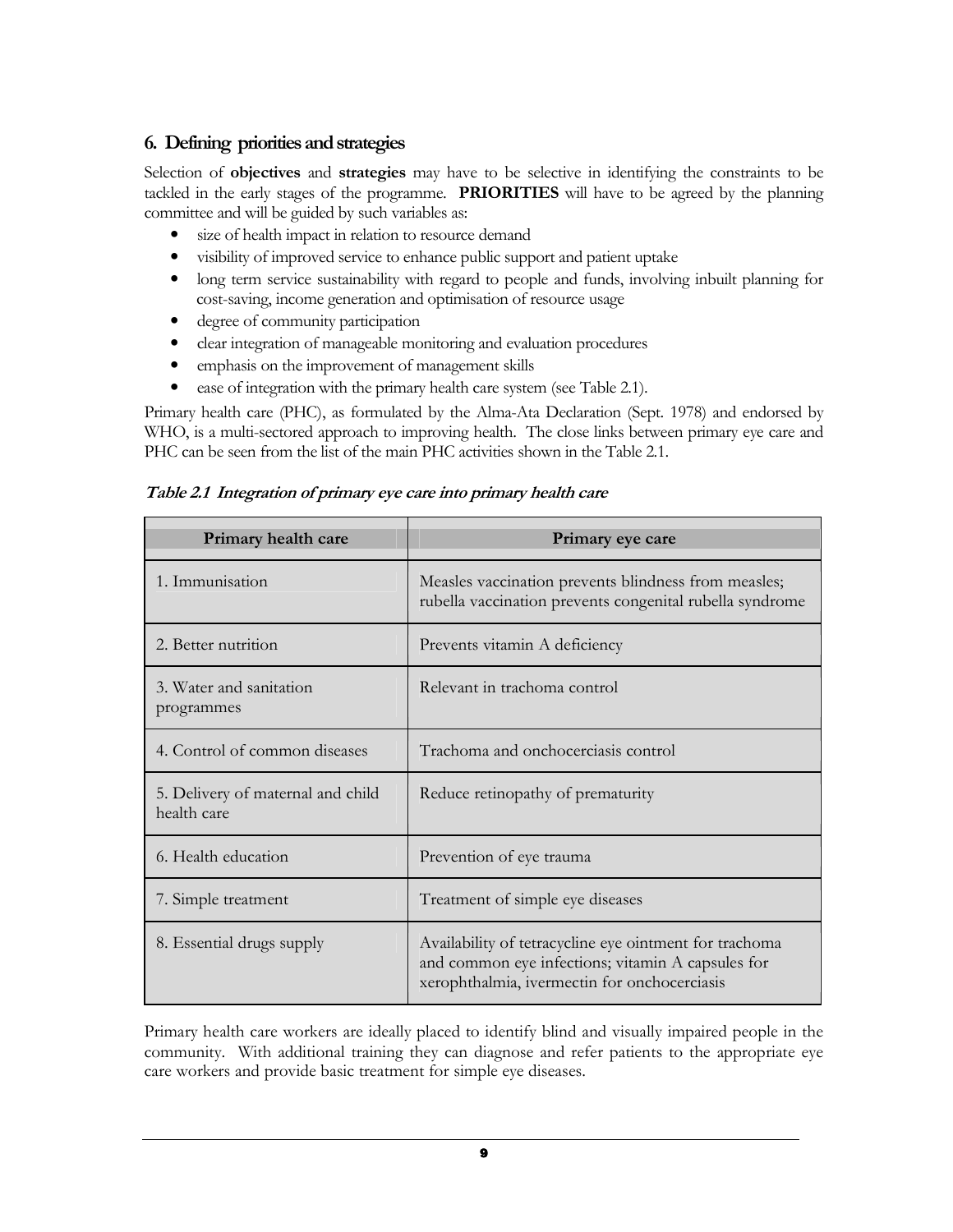A STRATEGY is the total of all the clearly defined activities (and sub-activities) needed to achieve an objective. Activities will have clearly defined individual targets that indicate progress under the action plan. Strategies too may have to be prioritised. The activities in each strategy will have:

- a sharply defined time schedule
- responsibilities clearly and considerately assigned to identified individuals or post holders
- an even distribution of tasks in the set time, frequently consecutive, rather than overlapping
- training programmes included
- a realistic and pragmatic expectation of resource consumption  $-$  a costing
- reliable indicators to monitor achievement and enable an evaluation of the programme

# 7. Preparing a timetable

The agreed programme to implement the district plan will bring together activities, responsibilities, time schedules, and budget. The timetable can be set out in a Gantt chart (see Appendix Ap8), or, more comprehensively, in detailed action plans (as exemplified in Table 2.2). Experience during implementation will lead this programme to be reviewed and updated on a regular basis. Regular team meetings will lead to better planning.

| <b>VISION 2020</b><br><b>ITEM</b><br>(EXAMPLES) | <b>PRESENT</b><br><b>SITUATION</b><br><b>TO BE</b><br><b>CHANGED</b> | <b>OBJECTIVES</b><br><b>TO REACH</b><br><b>DESIRED</b><br><b>TARGETS</b> | <b>ACTIONS</b><br>٠<br><b>PERSONS</b><br>÷<br><b>TARGET</b><br><b>DATES</b> | INPUTS-<br><b>BUDGET</b><br>NEED+<br><b>SOURCE</b> | <b>OUTPUT</b><br><b>INDICATORS</b><br>TO<br><b>MONITOR</b> |
|-------------------------------------------------|----------------------------------------------------------------------|--------------------------------------------------------------------------|-----------------------------------------------------------------------------|----------------------------------------------------|------------------------------------------------------------|
| Cataract                                        |                                                                      |                                                                          |                                                                             |                                                    |                                                            |
| Case                                            |                                                                      |                                                                          |                                                                             |                                                    |                                                            |
| Finding                                         |                                                                      |                                                                          |                                                                             |                                                    |                                                            |
| Cataract                                        |                                                                      |                                                                          |                                                                             |                                                    |                                                            |
| Surgery                                         |                                                                      |                                                                          |                                                                             |                                                    |                                                            |
| Output                                          |                                                                      |                                                                          |                                                                             |                                                    |                                                            |
| Cataract                                        |                                                                      |                                                                          |                                                                             |                                                    |                                                            |
| Surgery                                         |                                                                      |                                                                          |                                                                             |                                                    |                                                            |
| Outcome                                         |                                                                      |                                                                          |                                                                             |                                                    |                                                            |
| Cataract                                        |                                                                      |                                                                          |                                                                             |                                                    |                                                            |
| Surgery                                         |                                                                      |                                                                          |                                                                             |                                                    |                                                            |
| Cost                                            |                                                                      |                                                                          |                                                                             |                                                    |                                                            |

Table 2.2 Action planning for VISION 2020 at the district level – an example

WHO/IAPB Tool Kit – Developing an Action Plan for VISION 2020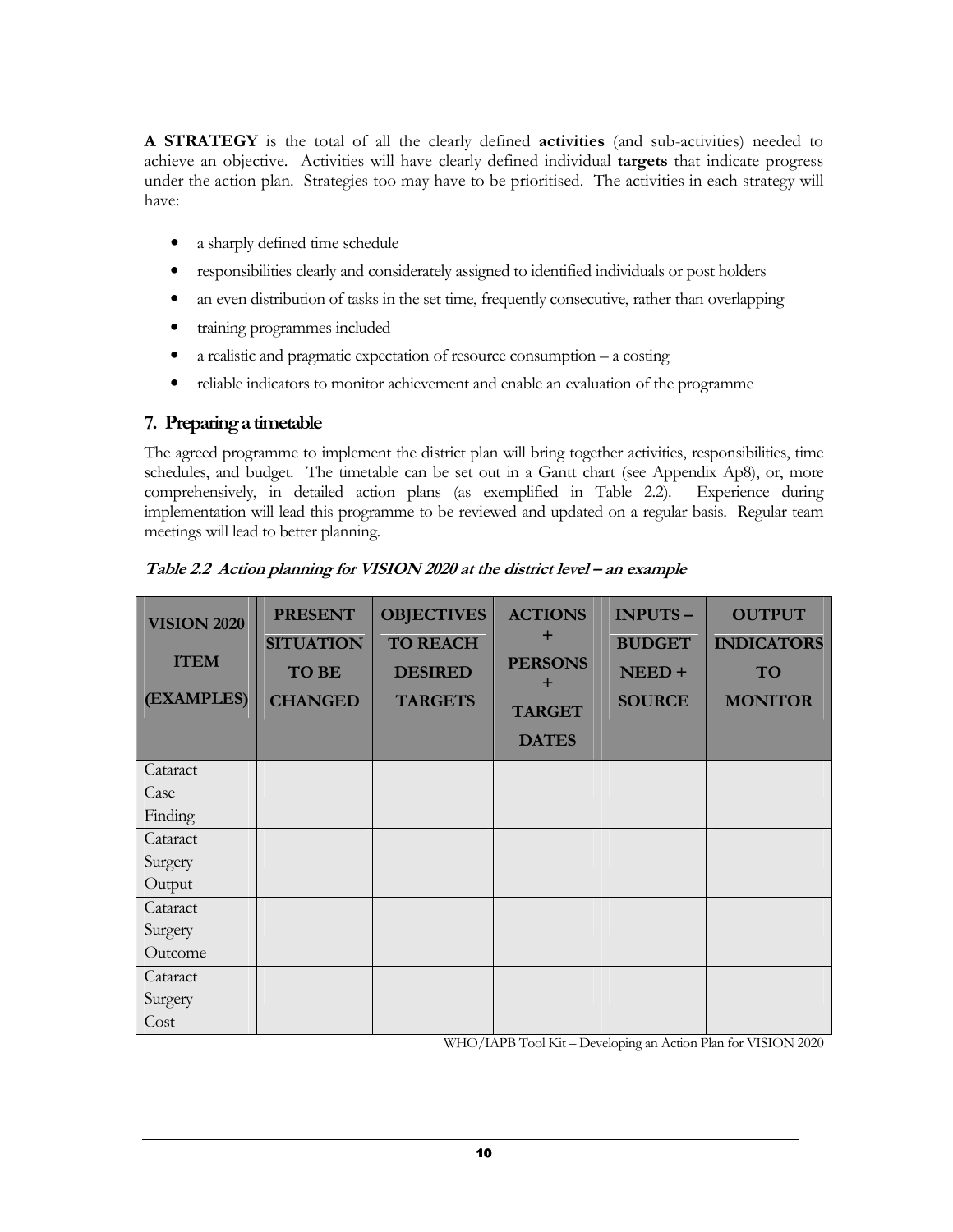# 8. Preparing a budget

The district programme, integrated within the district PHC service, needs to be accompanied by a carefully planned budget.

# EXPENDITURE

1. Capital (one off)

Buildings

Vehicles

Equipment (may be externally sourced and therefore not within the local accounting system)

2. Running (repeating)

Salaries (incentives may be difficult to assess)

Consumables (difficult to assess as most are donations)

Overheads (including maintenance and repair)

## Note

- Consider all costs information on uses of locally generated income can be difficult to research.
- Estimate the amount if an exact figure is not available.
- Running costs should be calculated for a year.
- A 5-10% contingency can be added.

SOURCES OF INCOME – some are not always applicable

- Service fees
- Sales, for example from the optical workshop and the pharmacy
- Government, including salaries
- Local support
- International donors, including donations

Note

- The goal of financial sustainability requires income to balance or exceed expenditure (see SUSTAINABILITY below).
- Fees should be set at a level that encourages uptake and does not impact negatively on equity.
- Salaries are normally the major expenditure.
- Attempts at cost reduction should always accompany the search for new income generation.
- Government support may be more sustainable than NGO finance.

## SUSTAINABILITY

Sustainability can be achieved in a number of ways:

- 1. Cost-recovery, including improved management training and accountability this may be difficult where the service has been historically free.
- 2. Improved service marketing and quality of outcomes, producing increased awareness and demand.
- 3. Team ethos acquired through a shared acceptance of the need for financial sustainability.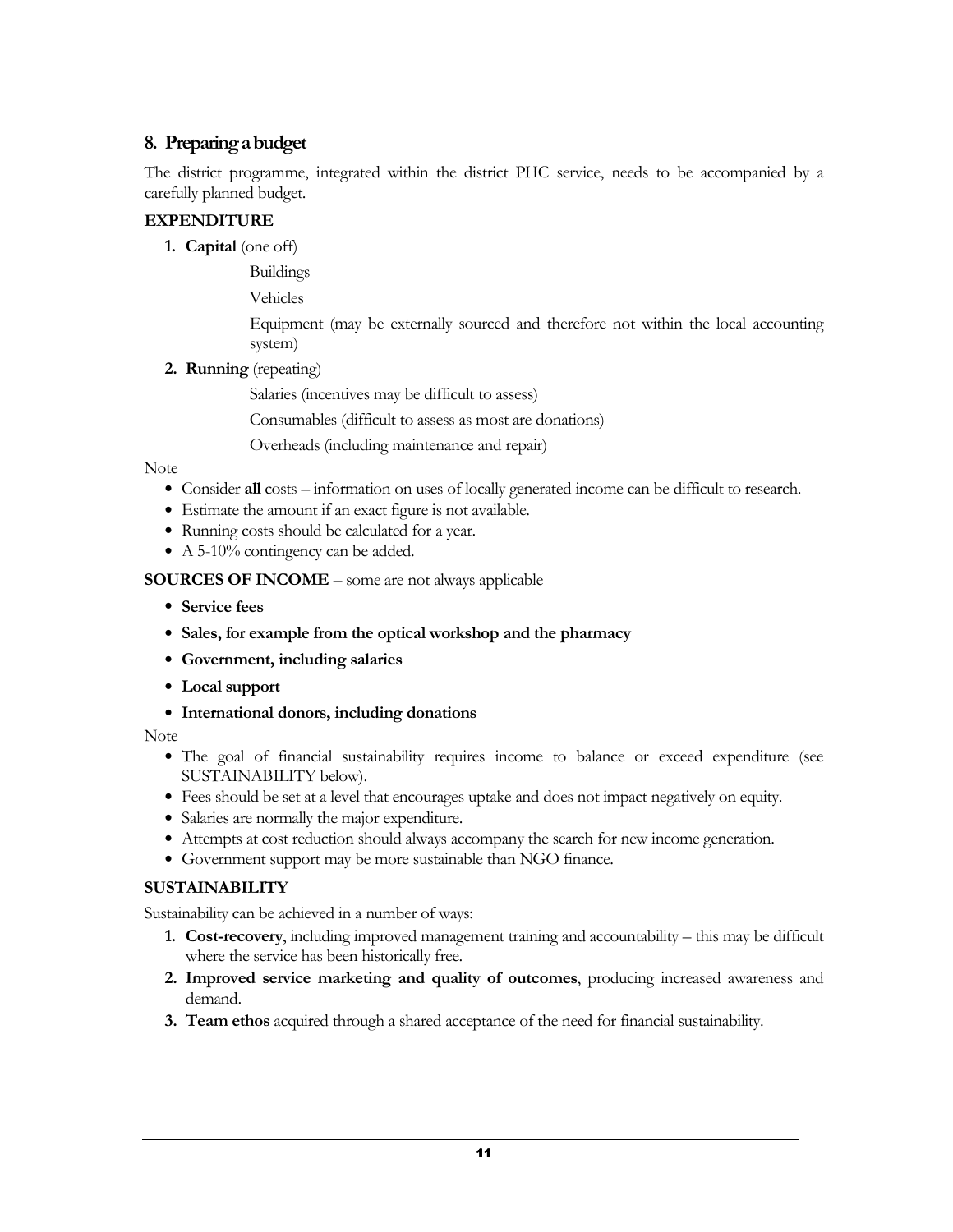# 9. Establishing a management structure

This is the first stage in the **IMPLEMENTATION** of the VISION 2020 district programme. The key role of an adopted management structure is to bring together in one place the professional eye care workers, the resources and the community in order to implement the agreed programme.

There are two main questions:

- (1). Who will manage the programme?
- (2). How will this be done?

## (1) Management personnel

- A Management Committee (the District VISION 2020 Committee) representing the district and the eye health team
- A Medical Director and an Administrator in the focal hospital with clear job descriptions and appropriate skills - forming an Executive Committee that may co-opt other senior staff, for example an experienced MLOP and/or ON.

## (2) Management activities

- The Management Committee, a group of voluntary, community representatives sitting with service professionals in regular meetings, will have agreed responsibilities: making hospital appointments, agreeing budgets, agreeing systems of incentives, receiving reports, and supporting the executive committee.
- The Executive Committee, meeting weekly, comprising senior hospital employees, will have day to day responsibility for implementing the programme. Its roles will include:
	- Initiation and realisation of planned programme activities in accordance with the agreed timetable, supported by resource allocation, the monitoring of progress and the taking of remedial action where targets are being missed. An estimate of realistic individual workloads, knowledge of patterns of present resource use, availability and potential capacity, and a clear appreciation of optimal service standards and targets will be necessary at the start to make this successful.
	- Regular workshops/meetings with the whole medical team to discuss tasks and responsibilities and to develop effective lines of communication. Focussed discussion will promote team support for the optimal use of resources, cost containment measures and the creation of community demand through quality of care.
	- Managing people through (1) encouraging job satisfaction (clear job descriptions, appropriate skills for the job); (2) promoting motivation (consulting staff, shared planning, giving feedback and providing incentives); (3) enabling participation on small action-oriented committees, for example to focus on staff concerns, analysis of statistics or patient satisfaction.
	- Training activities on site or through external courses to fill skill gaps, update existing skills and share experiences with district programme staff elsewhere. Activities will focus in part on community-oriented activities to foster the participation and support of the whole community.
	- Managing money by monthly recording of income against expenditure.
	- Reporting progress to District and National VISION 2020 Committees and to funding bodies. An annual report (showing output against targets, human resources, infrastructure and expenditure) will be prepared. It will include targets planned for the next year and the resource implications.
	- Developing a management information system (MIS) to facilitate monitoring and evaluation.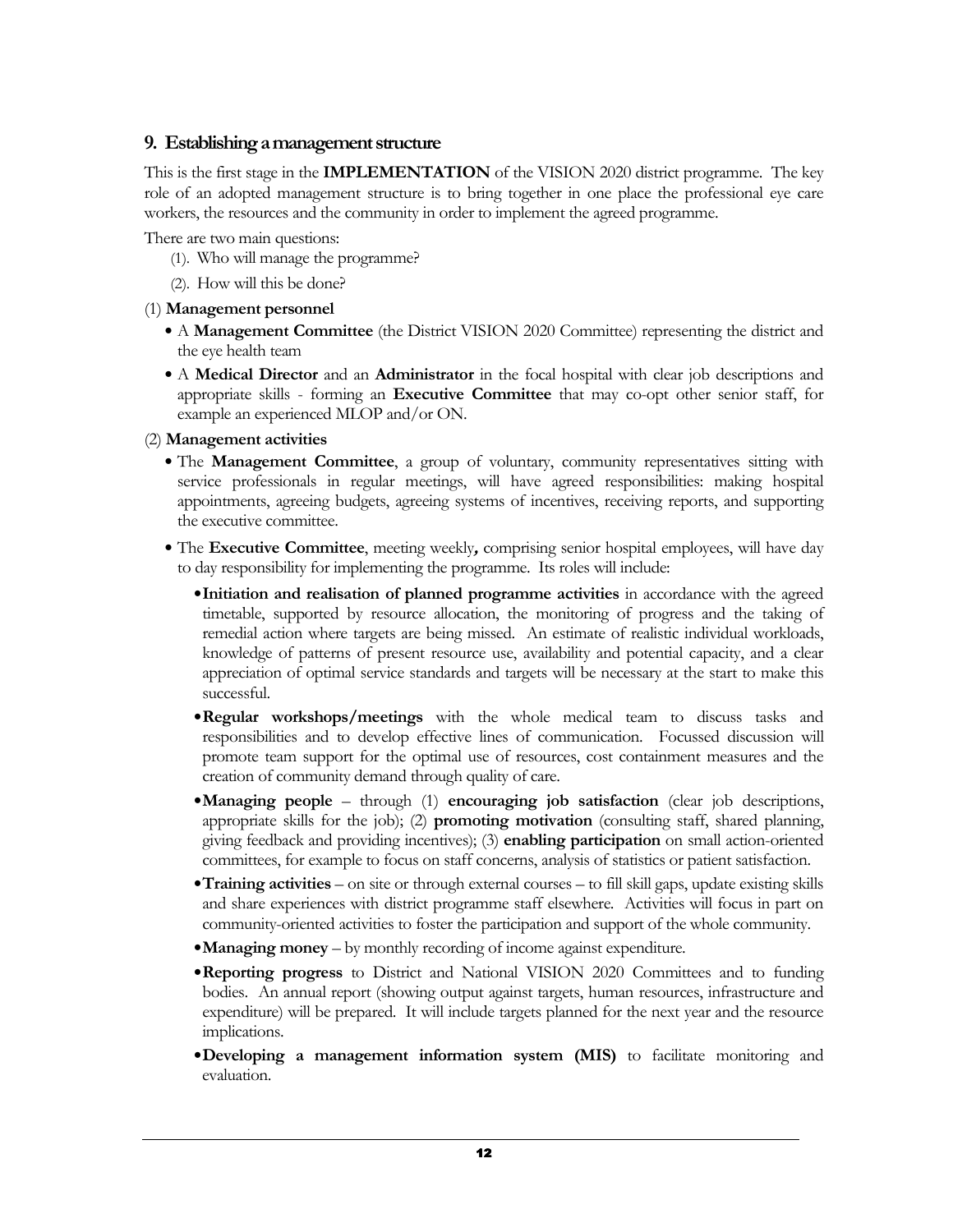- Securing timely access to consumable supplies.
- Promoting demand through social marketing by ensuring that eye care services are (1) available to patients, with respect to distance; (2) accessible, regarding transport and opening times; (3) **affordable**; (4) **acceptable** in terms of quality of care and outcomes. It is also necessary to support health promotion campaigns to encourage positive perceptions regarding eye disease treatment and the services available. The strategies adopted will form part of the VISION 2020 district programme and be set out in the plan.

# 10. Monitoring progress – 'to measure is to know'

The main purposes of MONITORING AND EVALUATION of the VISION 2020 district action plan:-

- 1. To help all stakeholders **track progress** towards the agreed objectives and enable adjustments to be made in the implementation of the programme
- 2. To motivate staff with performance feedback
- 3. To provide evidence of need for fund raising
- 4. To raise awareness in other districts (and other countries) of the successes achieved and problems experienced in a specific district plan.

For the effective monitoring of trends and progress towards the achievement of the agreed objectives, it is necessary to have a set of clear **indicators** – these may need to be monthly, quarterly or annually – whatever is advisable and practical. The setting up of a reliable MIS from the outset will enable a base line to be established and the impact of later interventions to be measured. It is therefore essential that a Monitoring and Evaluation system is agreed and operational from the start of the district programme implementation. Great care should be taken that selected indicators are:

- valid measuring what is intended to be measured;
- reliable even when used by different people at different times;
- sensitive react to changes in the situation or target being measured;
- specific reflect the changes only in the situation or target concerned.

As VISION 2020 targets the reduction and eventual elimination of avoidable blindness, monitoring indicators should focus on:

- the impact on the **burden of blindness** (overall and disease specific) and visual impairment
- performance in prevention and treatment with respect to individual disease control
- human resource development with respect to the availability of technical skills
- development of the eye health system with respect to provision, resources and management.

All records made should be used.

Monitoring will enable the management team to decide whether:

- objectives and targets are realistic
- strategies are effective and efficient
- the programme is well managed